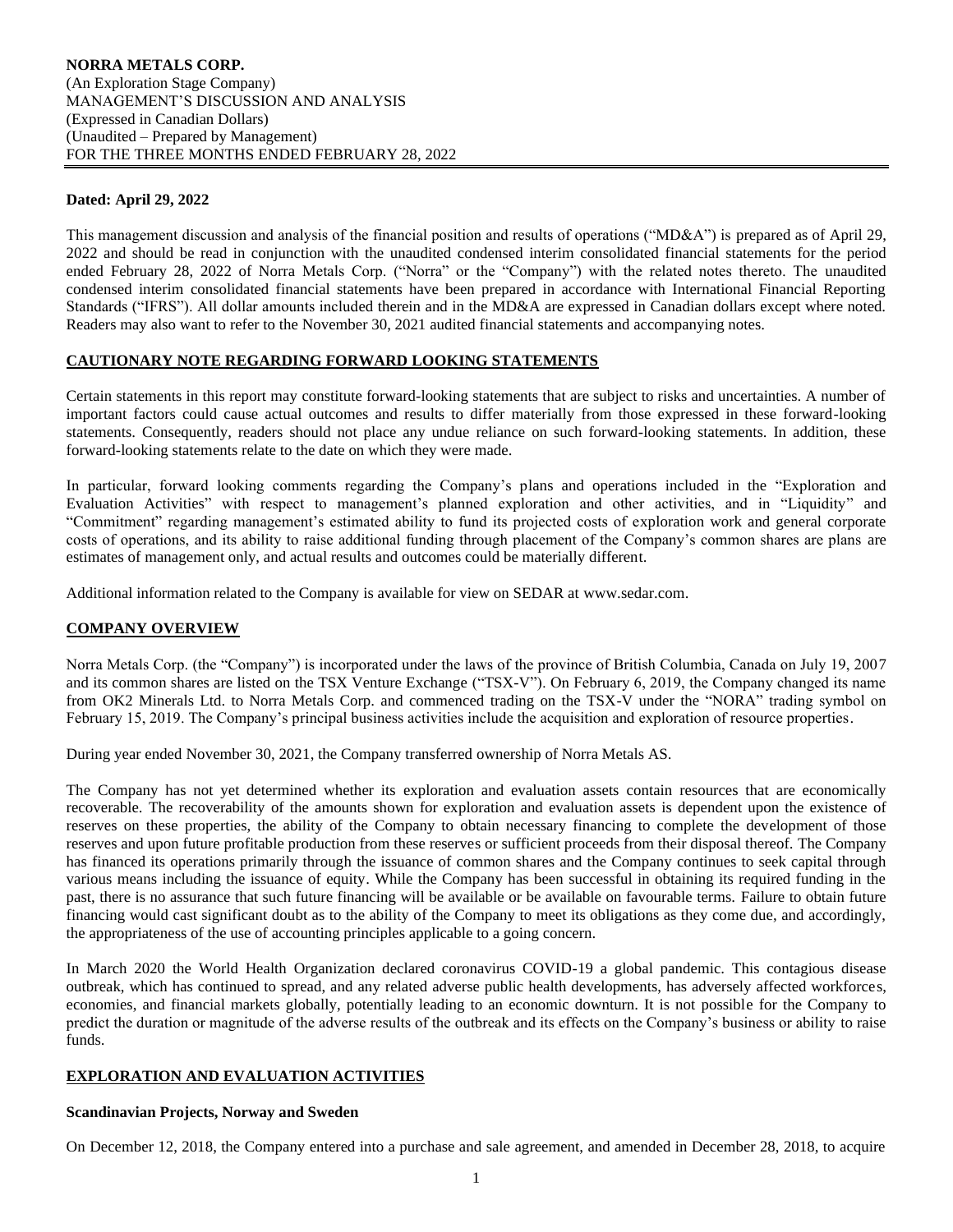the Bleikvassli, Sagvoll and Meraker polymetallic projects in Norway, and Bastutrask polymetallic project in Sweden.

During the year ended November 30, 2019, the Company issued 4,808,770 common shares (valued at \$288,562) pursuant to a purchase and sale agreement to acquire a 100% interest in the following mineral exploration licenses located in Norway and Sweden.

- The Bleikvassli project composed of six licences;
- The Meraker project composed of 21 licences;
- The Sagvoll project composed of 11 licences; and
- The Bastutrask project composed of two mineral exploration licences.

Additionally, the Company must complete a minimum of \$5,000,000 in financings to explore and develop the projects. If the Company has not raised and incurred \$2,000,000 within 2 years of closing, the Company shall issue to the vendors additional shares totaling 5% of the ownership in the Company on a non-diluted basis on the date 2 years from closing. In addition, the Company is required to issue common shares to maintain the vendor's percentage interest, ranging from 9.9% to 14.9%, up to a maximum of 21,350,956 common shares, in the Company up to December 12, 2023 for no additional consideration. The projects are subject to a 3% NSR, with annual advance royalty payments required. The Company may repurchase up to 1% of the NSR, subject to certain conditions. The vendor has the right to appoint one member to the Company's board of directors, subject to certain conditions. Pursuant to an amended agreement signed during the ear ended November 30, 2021, the \$2,000,000 spending requirement was extended to February 15, 2022.

The four Scandinavian projects, three properties in Norway and one in Sweden, provide Norra with a portfolio of prospective properties. The properties contain historic mining areas and/or historic, drill-defined zones of polymetallic base metal mineralization (zinc-lead-copper) with variable levels of precious metal enrichments (silver  $\pm$  gold).

There is very good exploration potential on all four properties and Bleikvassli as a former Cu-Zn-Ag  $(\pm Au)$  producer, represents an immediate and significant exploration target for the company. The Bleikvassli property is located in central Norway, contains power and paved roads onsite, is close to tide water and nearby rail service. The property hosts the Bleikvassli mine, a pastproducing sediment-hosted massive sulphide Zn-Pb deposit with minor Cu, Au and Ag credits. The mine closed in 1997, following continuous operation since 1957 which saw the extraction of 5.0 million tonnes grading 4.0% Zn, 2% Pb, 0.15% Cu, and 25g/t Ag.

Historic resources remaining at time of mine closure, according to the Norwegian Geological Survey (2017), were 720,000 tonnes grading 5.17% Zn, 2.72% Pb, 0.27% Cu, 45g/t Ag, 0.2g/t Au. However, previous workers did not outline their key assumptions, parameters and methods of resource estimation and did not specify resource categories for this estimate and as such are not compliant with NI 43-101 standards. These historical estimates have not been verified and Norra is not treating these estimates as current resources. Though little work has been done on showings outside the main deposit, there are numerous documented mineral occurrences outside the main mine workings that have received little or no recent exploration despite being of the same mineral style and hosted in similar geology as the Bleikvassli deposit.

Norra has begun reviewing the historic drilling data and incorporating that data into a Leapfrog 3D Geological Modeling software program that also contains the underground mining development as well as the previously mined areas of the deposit. Records indicate that there have been more than 1400 diamond drill holes completed on or in the deposit however, most of the holes were drilled from the underground drifts and in the historically mined areas. Many of the holes would have been drilled in advance of mining so are likely mined out. The underground workings are currently flooded so at this time, planned drilling in the deposit will have to be competed from surface. However, the company is also examining the option of possibly dewatering a portion of the mine that would allow access to complete underground drilling.

A review of the drill hole data and areas of past mining has shown three areas of drill holes that lie outside the areas of past mining. These three areas are located; at the north end of the deposit, under the main area of mining and at the south end of the deposit. These three areas represent target areas for the company to begin a preliminary diamond drill program.

Previous work by the operators of the mine in 1986 recognized two lenses of unexploited mineralization at the north end of the deposit. These lenses, reportedly intercepted by the old galleries and drillholes, appear to be unmined based on the current review of the available cross sections. The reports at that time indicated that "Lens A" contained between 125,000 -162,000t grading 3.25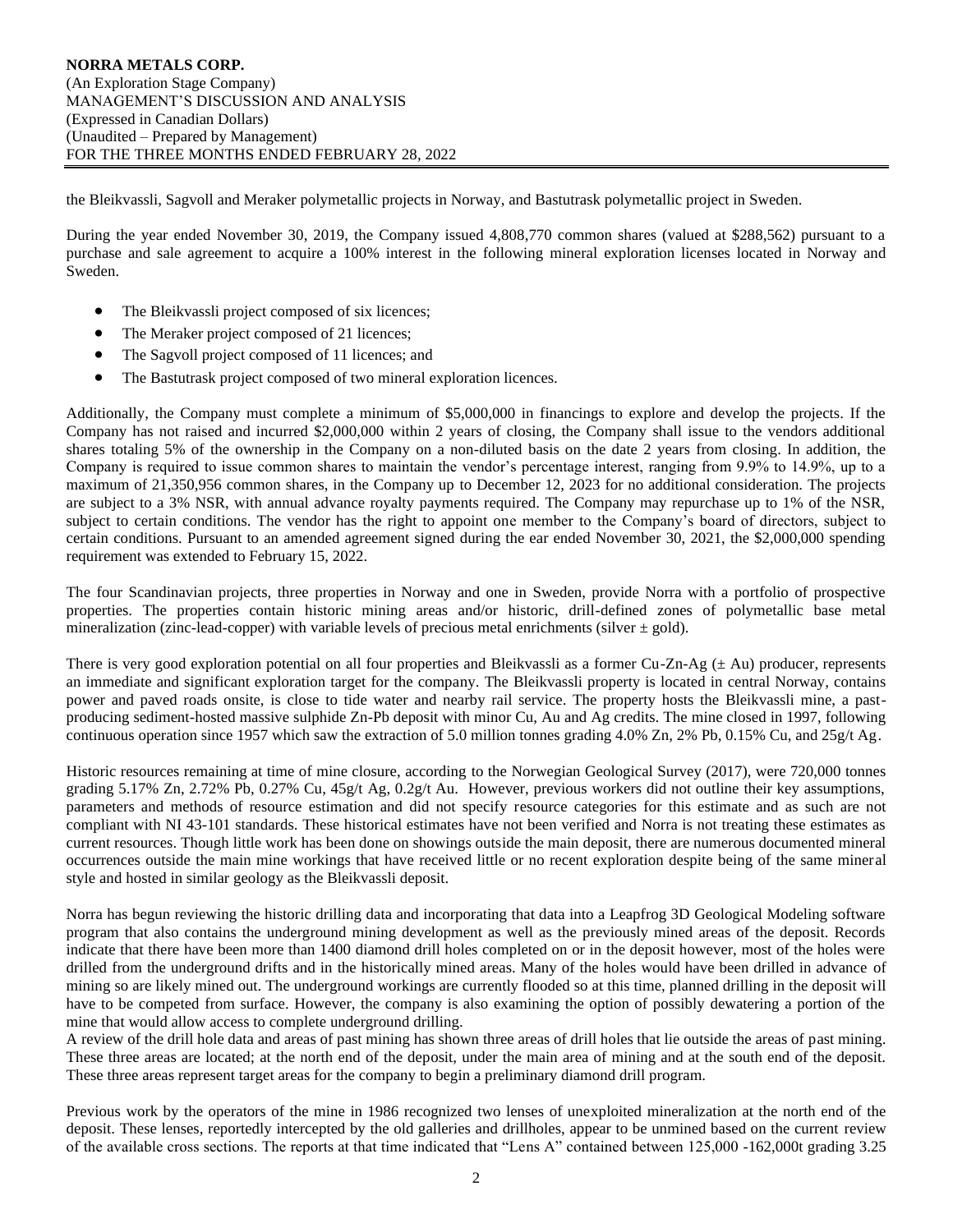% Pb, 0.42 % Cu, 7.27 % Zn and 41 g/t Ag. Previous workers did not outline their key assumptions, parameters and methods of resource estimation for "Lens A" and did not specify resource categories for this estimate and as such are not compliant with NI 43-101 standards. These historical estimates have not been verified and Norra is not treating these estimates as current resources. "Lens B", which is reportedly insufficiently explored, contains thickness between 1.2m-4.27m grading between 6.7-9.4% Zn, 2.00- 4.4% Pb, 0.05-0.08% Cu and 18.7-63.7 g/t Ag.

Development at the Bleikvassli mine spans several levels which extend for over a kilometer of strike length accessed via a portal and ramp system. Operations ceased at the mine in 1997 and there are no records of any subsequent development or exploration work.

Primary access to the Bleikvassli property is via paved road, with the site of the former mine connected by paved and maintained road to the town of Bleikvasslia, which is itself connected to the rest of Norway via the national highway system. Passenger rail service is available from Oslo or Trondheim to the town to Bjerka, 30 km to the north. The nearest airport is in Mo i Rana 60 km to the north, which has daily connecting flights to Oslo and Trondheim. Electrical power is actively supplied by commercial operators to the site of the Bleikvassli mine. Concentrates or mining equipment could be shipped through the port of Mo i Rana.

In January 2020, the Company decided to reduce its Scandinavian property holding from four properties to two properties. Norra will continue to advance the past producing Bleikvassli project and the nearby Meråker exploration project. The company has decided to return the Norwegian Sagvoll license and the Swedish Bastutrask license back to its partners, EMX Royalty (see News Release dated Dec 13, 2018 for property details). The remaining Norwegian properties contain historic mining areas and/or historic, drill-defined zones of polymetallic base metal mineralization (zinc-lead-copper) with variable levels of precious metal enrichments (silver  $\pm$  gold).

There is strong exploration potential on both properties and Bleikvassli as a former Cu-Zn-Ag ( $\pm$  Au) producer, represents an immediate and significant exploration target for the company. The Bleikvassli property is located in central Norway, contains power and paved roads onsite, is close to tide water and nearby rail service. The property hosts the Bleikvassli mine, a pastproducing sediment-hosted massive sulphide Zn-Pb-Cu-Ag deposit with minor Au credits. The mine closed in 1997, following continuous operation since 1957 which saw the extraction of 5.0 million tonnes grading 4.0% Zn, 2% Pb, 0.15% Cu, and 25g/t Ag.

The Meråker (18,600 Ha) exploration project is a mature exploration asset that has seen a variety of resource development and small-scale mining. Meråker hosts the historic Lillefjell and Mannifjell deposits which were the sites of small-scale mining completed intermittently between the years 1760-1918. Site visits conducted by the Company revealed massive, high grade sphalerite-chalcopyrite dumps on zones outside of the main developed area.

In December 2019, the Company issued 356,400 common shares pursuant to the Scandinavian Projects agreement in maintaining the vendor's percentage interest of 9.9%.

In November 2020, the Company decided to return the Norwegian Sagvoll license, and the Swedish Bastutrask license back to the vendors through the sale of subsidiaries (Norra Metals 1 AS, Norra Metals 2 AS, Norra Metals Sweden AB, and Bastutrask Holding AB ) in consideration of USD\$4, which resulted a gain of \$17,365.

In September 2020, the Company issued 3,200,385 common shares pursuant to the Scandinavian Projects agreement in maintaining the vendor's percentage interest of 9.9%.

On January 25, 2022, the Company announced that they have completed the historical data compilation and integration into GIS software from the Bleikvassli (including Bleikvassli mine) and Meråker properties.

The completion of the compilation and data integration from both Bleikvassli and Meråker properties in Norway, has resulted in a vast amount of data available to be used in future drill target definition.

On February 9, 2022, the Company announced that they have defined 11 high-priority targets for base metals and accessory gold, resultant from the previous historical data compilation and integration.

The target definition and selection were mainly based on the available geochemical data from the Mineral Database of NGU (Geological Survey of Norway), past campaigns of exploration done in 1998 and 2001, regional NGU exploration programs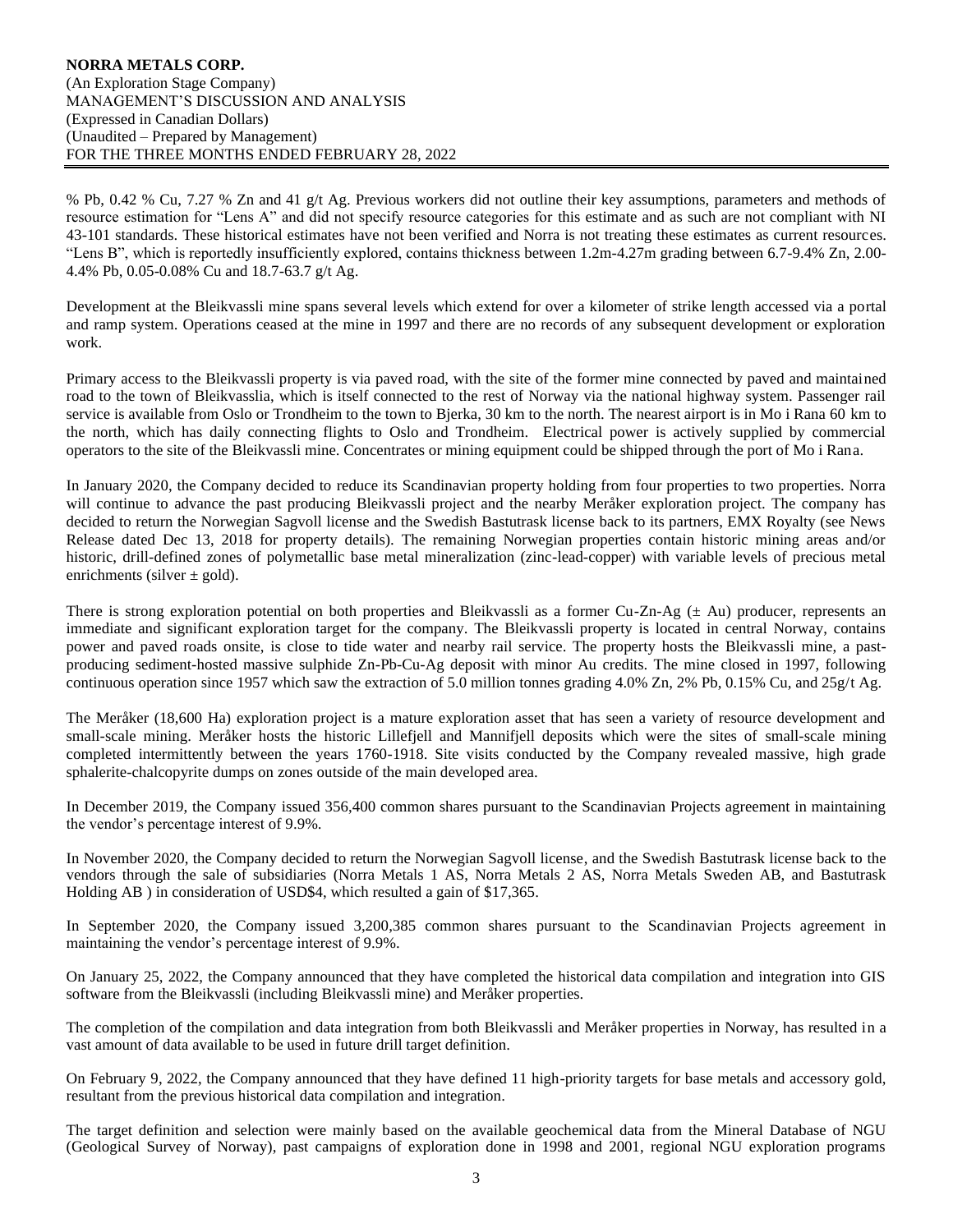consisting of both geochemical and geophysical surveys and field inspection. The sampling done previously over all areas including old mine wastes, pits, dumps and outcropping bedrock and the results obtained, allowed Norra to outline 11 highpriority targets which showed significant grades of base metals, gold and silver including these highlights: Lillefjell: bedrock and dumps show grades up to 8.01% Cu; 17.55% Zn; 2542 ppb Au; 34.4 g/t Ag. and Ebba-Vaeråsvollen: bedrock samples show grades of up to 12.39% Cu; 25.91% Zn; 561 g/t Co and up to 1396 ppb Au; 472 g/t Ag. The future exploration field campaign will be based on this target definition. Targets Description:

• Lillefjell: (1.72 Km2):

This target is defined by several pits and an old copper mine. The length from the edge of the prospects is 800m. Sampling the bedrock and dumps show grades up to: 8.01% Cu; 17.55% Zn; 2542 ppb Au; 34.4 g/t Ag. Cobalt is also anomalous, up to 410 ppm Co.

• Mannfjell:  $(2.90 \text{ Km2})$ :

Mannfjell target includes two small pits and an underground zinc mine. Mannfjell sampling data from bedrock and dumps show grades up to 4.01% Cu; >10% Zn and up to 3745 ppb Au; 157.2 g/t Ag.

• Fonnfiell:  $(6.22 \text{ Km2})$ :

Fonnfjell target consists of a cluster of five old Cu-Zn mines and three prospects. The mine productions are reported in. The NGU bedrock sampling reveals grades up to 5.57% Cu; up to 10% Zn, up to 2135 ppb Au and 117 g/t Ag at Øytrø that is the most anomalous gold mineralization besides Lovlibekk, on the property.

• Gilså: (0.82 Km2):

Gilså target corresponds to an old underground mine of massive sulphides. The bedrock sampling shows grades up to 8.5% Cu; and up to 7.49% Zn, but systematically above 2.79% Zn. Some samples are anomalous in gold that can reach to 536 ppb Au and 30.3 g/t Ag.

- Dronningen: (1.08 Km2): Dronningen target includes three prospects, a small open pit and an underground copper mine. The bedrock and pit sampling of the mineralization shows grades up to 8.87% Cu; 0.62% Zn; 285 ppb Au and  $17.7$  g/t Ag.
- Ebba-Vaeråsvollen: (4.56 Km2): Ebba-Vaeråsvollen target covers an extensive area with eight mineral prospects aligned along 3.1 Km. The bedrock samples show grades up to 12.39% Cu; 25.91% Zn; 561 g/t Co and up to 1396 ppb Au; 472 g/t Ag.
- Langsundgruva: (3.03 Km2): Langsundgruva target is defined by four prospects and an underground semi-massive sulphides mine. Sampling of bedrock and dumps reveal grades up to 6.30% Cu; 19.28% Zn; 24.4 g/t Ag and 229 g/t Co.
- Torsbjørk:  $(0.67 \text{ Km2})$ : This target consists of an underground Zn-Cu mine with semi-massive sulphides. The bedrock samples taken, show grades of up to 6.60% Cu; 2.58% Zn; 30.9 g/t Ag and 292 g/t Co.
- Krogstadåa: (1.38 Km2): This target includes two prospects, approximately 1,250m from apart. Some limited bedrock sampling show grades up to 5.01% Cu; >10% Zn and up to 24.3 g/t Ag; 336ppb Au.
- Svartåtjern: (0.78 Km2): The target of Svartåtjern consists of several mineralization occurrences in a pit suggesting previous mining. The assays at from bedrock and dumps shows up to 3.77% Cu; 0.12% Zn; 30 g/t Ag and 467 ppb Au.
- Bjørnbeken: (0.24 Km2): Bjørnbeken target corresponds to a copper occurrence without assessment or evaluation.

On March 10, 2022, the Company announced that they have defined one drill-ready target and five high-priority targets at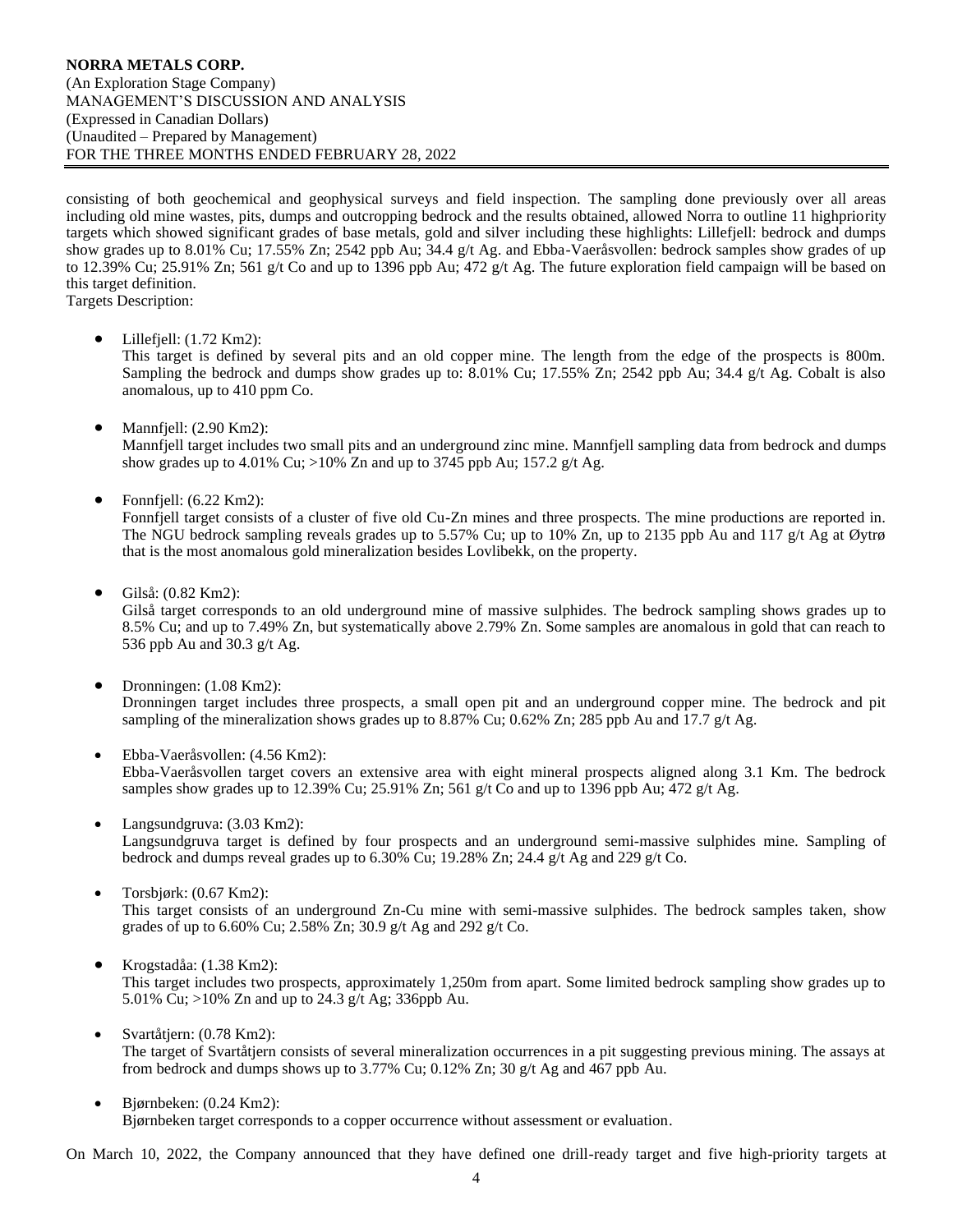Bleikvassli property, as a result of the previous historical data compilation and integration.

The targets were selected based on results obtained from data such as NGU's (Norwegian Geological Survey) bedrock geochemical survey, several geophysical surveys and historic core drilling. The latter with special focus on a portion of the full down dip extension of Bleikvassli deposit defining a drill-ready target. Some of those samples grades include up to 12.52% Cu; 35.51% Zn; 17.79% Pb; 80.6 g/t Ag and 744ppb Au. The geological, geochemical and geophysical surveys reported herein are historical in nature and not to be relied upon by the reader. A qualified person has not done sufficient work on behalf of the Company to verify the results of these historical exploration programs. While the historical exploration programs should not be relied upon, the Company believes the historical results provides an indication of the potential of the property and is relevant to any future exploration programs.

During the year ended November 30, 2021, the Company entered into an amendment agreement whereby EMX waive its right to declare default if the Company complete the following obligations:

- i) cash payment of US143,646 on or before March 31, 2022 (paid).
- ii) 2022 land payments for the Bleikvassli and Meraker licenses on or before March 15, 2022 (paid).
- iii) file all appropriate work plans, landowner notification and off-road driving permit applications that are needed to conduct geological work programs on the Bleikvassli licenses on or before April 15, 2022 (ongoing negotiation with the vendor for an extension)
- iv) execute a minimum of US\$50,000 in sampling, geophysical surveys, or other on-stie field work on the Meraker licenses on ore before December 31, 2022.
- v) complete a minimum of 3,500 meters of drilling across the Bleikvassli licenses.

Subsequent to February 28, 2022, the Company closed a non-brokered private placement (Note 14), and accordingly, the Company will issue additional shares to EMX to maintain its 9.9% interest. The Company is currently in default of the \$2,000,000 spending requirement, and may need to issue shares to EMX to maintain a 14.9% interest.

## **RESULTS OF OPERATIONS**

## Three Months Ended February 28, 2022

During the three months ended February 28, 2022, the Company incurred a loss and comprehensive loss of \$264,348 compared to \$406,499 during the three months ended February 28, 2021. Significant changes during the three months ended February 28, 2022 as compared to the three months ended February 28, 2021 include the following:

- Consulting, director, and management fees of \$44,500 (2021 \$61,278) decreased as a result of directors reducing their fees to preserve funds during the current period.
- Exploration and evaluation property specific of \$98,698 (2021 \$174,842) decreased primarily as a result of decreasing the exploration spending for preservation of funds during the current period.
- Office and miscellaneous of \$3,434 (2021 \$13,915) decreased as a result of cost saving efforts by management in the current period.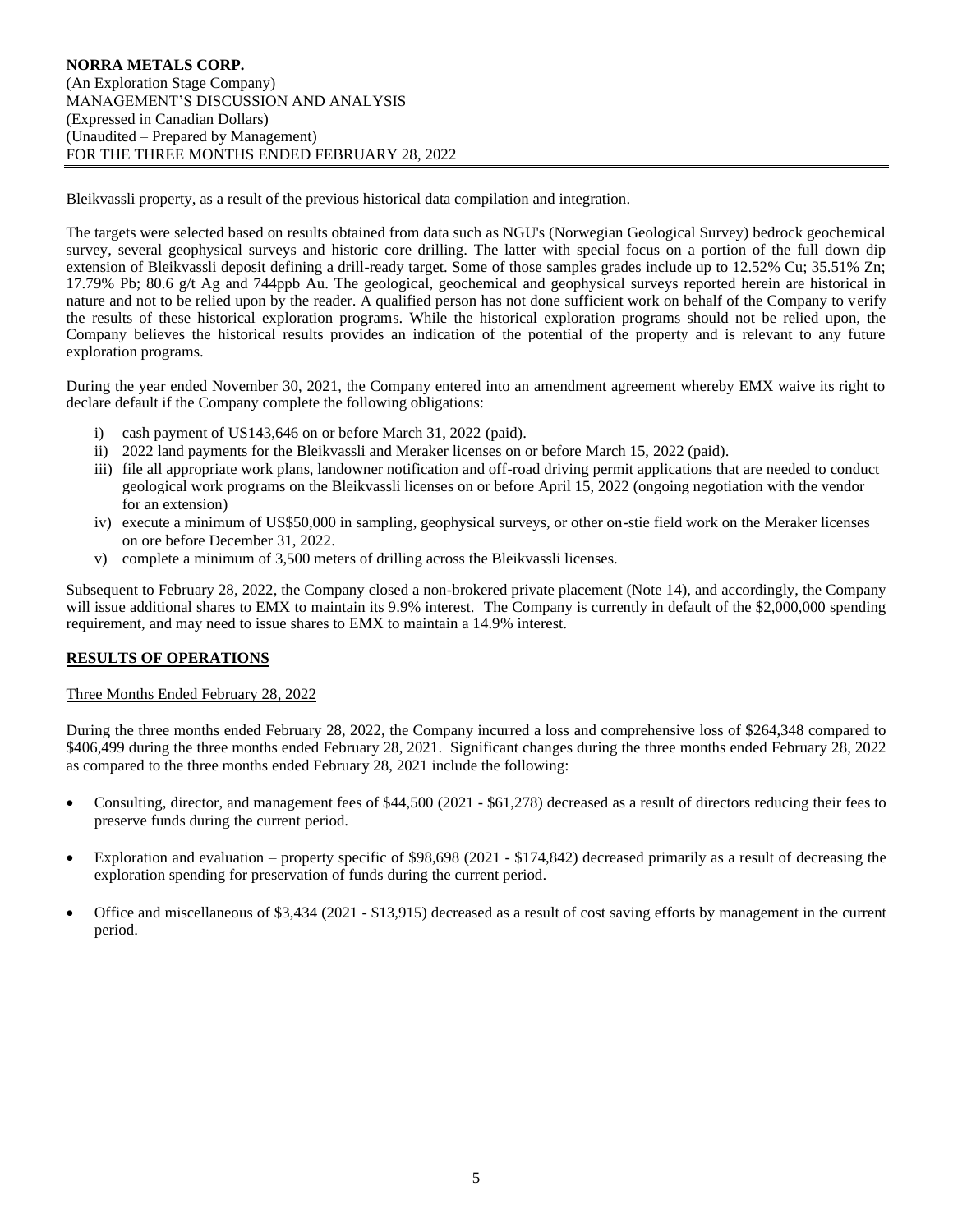# **SELECTED QUARTERLY INFORMATION**

|                                      | <b>1st Ouarter Ended</b> | <b>4th Quarter Ended</b> | 3rd Ouarter Ended      | 2nd Ouarter Ended |
|--------------------------------------|--------------------------|--------------------------|------------------------|-------------------|
|                                      | <b>February 28, 2022</b> | <b>November 30, 2021</b> | <b>August 31, 2021</b> | May 31, 2021      |
| Revenue                              | <b>SNil</b>              | \$Nil                    | <b>SNil</b>            | \$Nil             |
| Loss and comprehensive loss          | \$264,348                | \$279,800                | \$229,256              | \$590,634         |
| Loss per share $-$ basic and diluted | $(\$0.00)$               | $($ \$0.00)              | $($ \$0.00)            | $(\$0.01)$        |
|                                      | <b>1st Quarter Ended</b> | <b>4th Quarter Ended</b> | 3rd Ouarter Ended      | 2nd Ouarter Ended |
|                                      | <b>February 28, 2021</b> | <b>November 30, 2020</b> | <b>August 31, 2020</b> | May 31, 2020      |
| Revenue                              | <b>SNil</b>              | \$Nil                    | <b>SNil</b>            | \$Nil             |
| Loss and comprehensive loss          | \$406.499                | \$1,053,084,308          | \$68,866               | \$150,632         |
| Loss per share – basic and diluted   | $(\$0.00)$               | $($ \$0.00)              | $($ \$0.00)            | $($ \$0.00)       |

During the quarter ended February 28, 2022, loss and comprehensive loss decreased to \$264,348 from \$279,800 during the period ended mainly due to decreased in geological services for the Bleikvassli and Meraker property and decrease in accounting and legal fees during the current quarter.

During the quarter ended November 30, 2021, loss and comprehensive loss increased to \$279,800 from \$229,256 during the period ended mainly due to management fees, fees to VP Exploration, denial of mining tax credit, and travel expenditures during the quarter.

During the quarter ended August 31, 2021, loss and comprehensive loss decreased to \$229,256 from \$590,634 during the period ended May 31, 2021 mainly due to share-based compensation of \$320,500 related to stock options granted during the prior quarter.

During the quarter ended May 31, 2021, loss and comprehensive loss increased to \$590,634 from \$406,499 during the period ended February 28, 2021. Significant changes during the quarter were share-based compensation of \$320,500 related to stock options granted and decreased exploration and evaluation – property specific of \$4,337 (February 28, 2021 - \$179,179).

During the quarter ended February 28, 2021, loss and comprehensive loss decreased to \$406,499 from \$1,053,084 during the period ended November 30, 2021 due to exploration work done on the Norway's properties during the prior quarter.

During the quarter ended November 30, 2020, loss and comprehensive loss increased to \$1,053,084 from \$68,866 during the period ended August 31, 2020 due to exploration work done on the Norway's properties and the billing of consulting services during the quarter.

During the quarter ended August 31, 2020, loss and comprehensive loss decreased to \$68,866 from \$150,632 during the period ended May 31, 2020, mainly due to share-based compensation of \$47,700 related to stock options granted and exploration and evaluation reversal – property specific of \$65,621 due to less exploration work performed with fewer mineral exploration projections and the Company's geologists voluntary decision to halt fees until the Company raises financing and increases activities.

During the quarter ended May 31, 2020, loss and comprehensive loss decreased to \$150,632 from \$213,374 during the period ended February 29, 2020, mainly due to less costs incurred related to professional fees and exploration and evaluation – property specific during the quarter.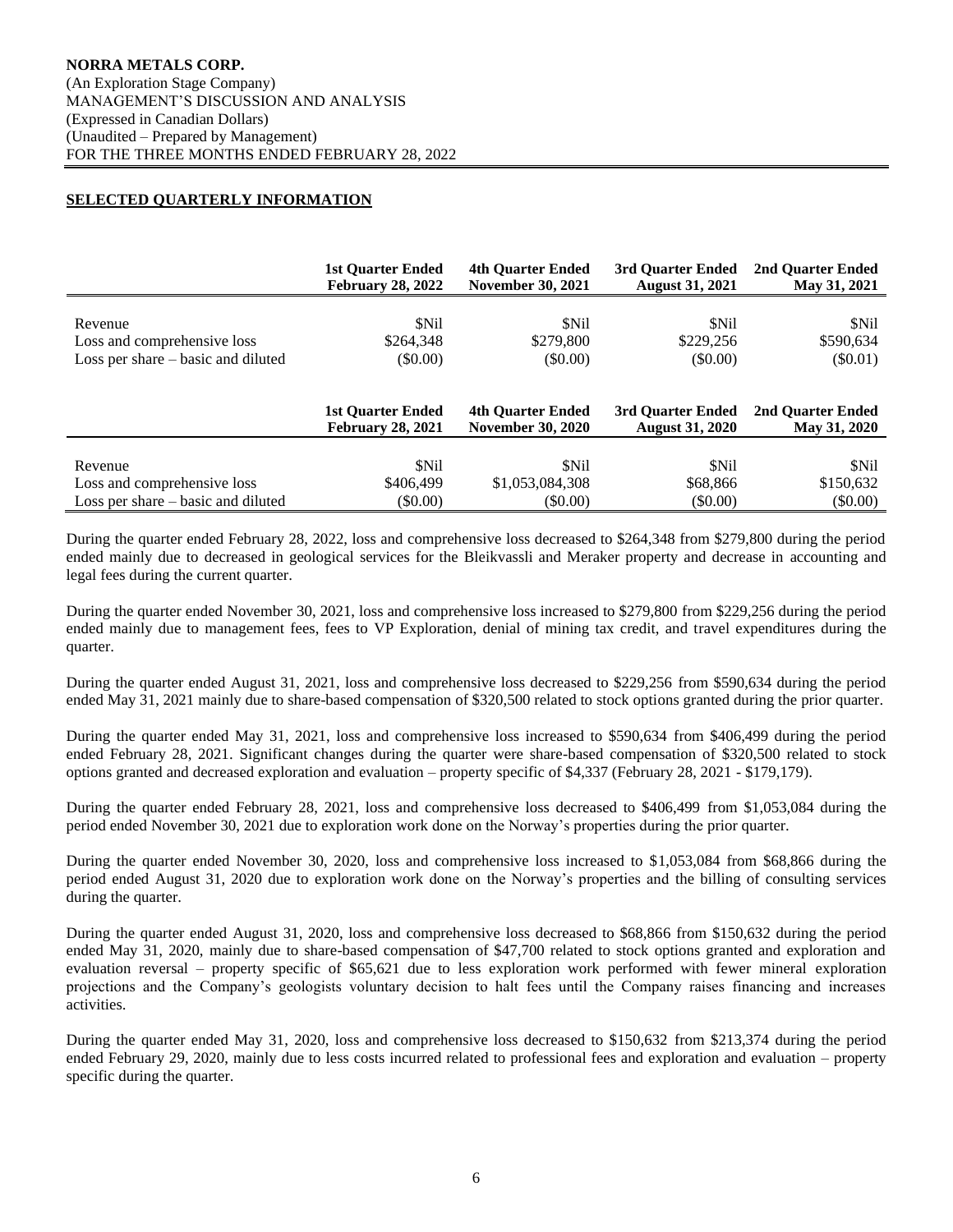## **LIQUIDITY**

Working capital is a measure of both a company's efficiency and its short-term financial health, which is calculated as current assets less current liabilities. The working capital ratio of current assets to current liabilities indicates whether a company has enough short-term assets to cover its short-term debt.

At February 28, 2022, the Company had current assets of \$246,106 and current liabilities of \$899,013 yielding a working capital deficit of \$652,907.

The Company has not generated any revenue from operations and to date has relied entirely upon the sale, by way of private placement, of common shares and flow-through common shares to carry on its business.

Subsequent to February 28, 2022, the Company completed a non-brokered private placement financing for total gross proceeds of \$916,625 by the sale of 14,101,922 units at a price of \$0.065 per unit where each unit comprises one common share and one-half of one common share purchase warrant. Each full warrant will entitle the holder to purchase one additional common share of the Company for a period of 24 months at a price of \$0.12 per share. In connection with the financing, the Company paid a finders' fees of \$28,051 cash and granted 431,550 broker's warrants exercisable at price of \$0.12 per share for a period of 24 months.

|                            | February 28, | 2022<br>2021                    | November 30,               |
|----------------------------|--------------|---------------------------------|----------------------------|
| Working deficit<br>Deficit |              | (652,907)<br>\$<br>(14,085,172) | (591, 359)<br>(13,820,824) |

Net cash used in operating activities for the period ended February 28, 2022 was \$18,522 compared to \$375,960 used in for the period ended February 28, 2021, and consisted primarily of the operating loss adjusted for changes in non-cash working capital items.

Net cash provided by financing activities for the period ended February 28, 2022 was \$202,800 compared to cash provided by financing activities of \$262,500 for the period ended February 28, 2021. The change for the current period is mainly due to subscriptions received in advance of \$202,800 (2021 - \$Nil) and warrants exercised of \$Nil (2021 - \$262,500).

#### **OFF-BALANCE SHEET ARRANGEMENTS**

The Company does not utilize off-balance sheet arrangements.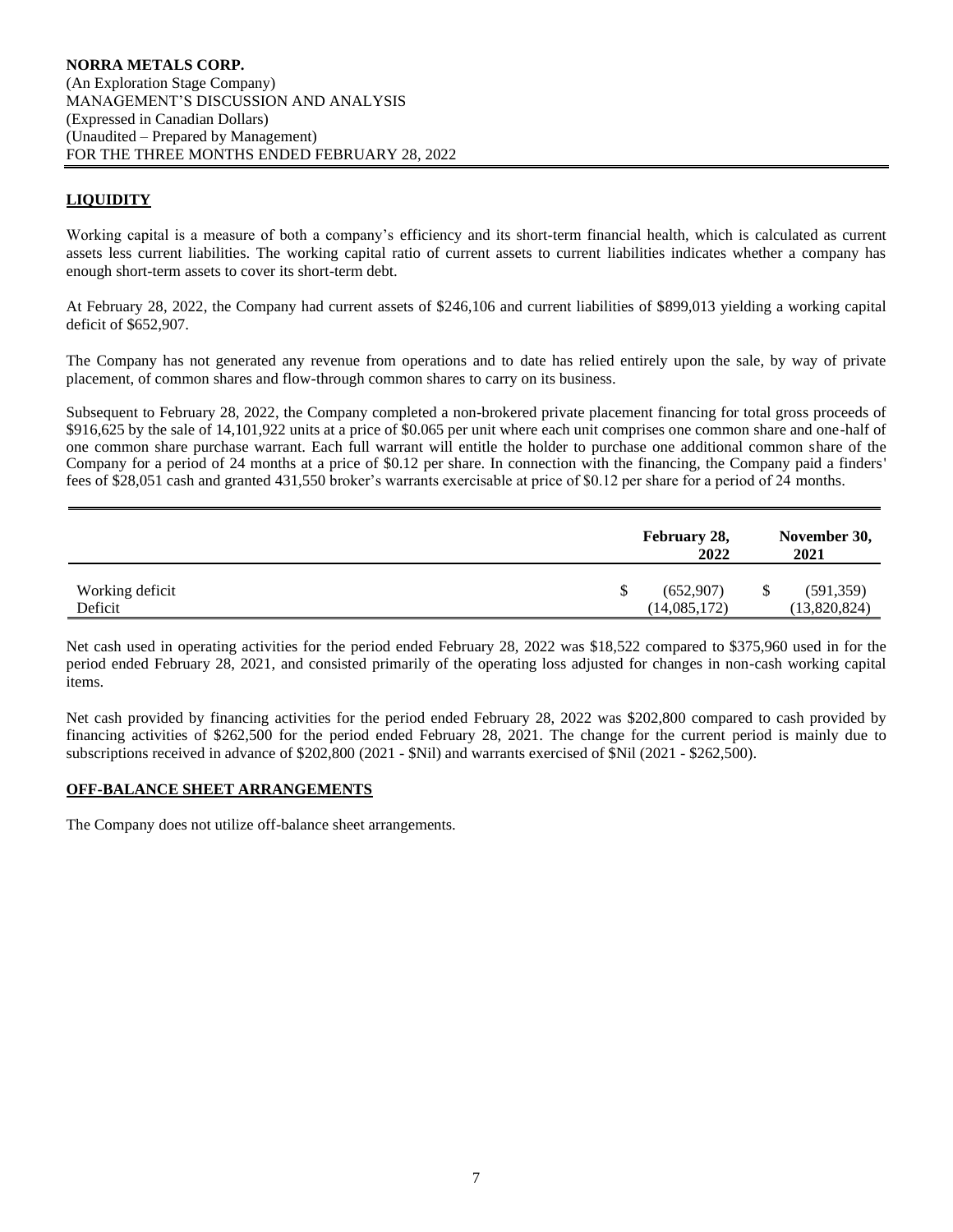## **TRANSACTIONS WITH RELATED PARTIES**

During the period ended February 28, 2022, the Company entered into the following transactions with related parties, directors and key management personnel. Key management personnel are individuals responsible for planning, directing and controlling the activities of the Company and include certain directors and officers.

Transactions with related parties and key management personnel are as follows:

| Paid or accrued to:                                                                           | Nature of<br>transactions  | February 28,<br>2022   |          | February 28,<br>2021 |
|-----------------------------------------------------------------------------------------------|----------------------------|------------------------|----------|----------------------|
| Key management personnel:<br>A company controlled by the CEO<br>A company controlled by a CFO | Consulting<br>Professional | \$<br>30,000<br>15,000 | <b>S</b> | 30,000<br>15,000     |
| Total                                                                                         |                            | \$<br>45,000           | S        | 45,000               |
| <b>Related parties:</b><br>A family member of a Director                                      | Geological consulting      | \$<br>$\sim$           | - \$     | 6,000                |

The amounts due to related parties included in accounts payable and accrued liabilities are as follows:

|                                                        |               | 2021       | February 28, November 30,<br>2021 |
|--------------------------------------------------------|---------------|------------|-----------------------------------|
| Due to Directors and companies controlled by Directors | <sup>\$</sup> | 331,184 \$ | 286,717                           |

As at February 28, 2022, the Company has \$3,808 (November 30, 2021 - \$3,808) in the loan payable owing to a director of the Company consisting of \$Nil principal and accrued interest expense of \$3,808.

The amounts paid to related parties included in accounts prepaid expenses are as follows:

|              |               | 2022       | February 28, November 30,<br>2021 |
|--------------|---------------|------------|-----------------------------------|
| Due from CEO | <sup>\$</sup> | $4,098$ \$ | 1,739                             |

#### **PROPOSED TRANSACTIONS**

The Company has no proposed transactions.

#### **CHANGES IN ACCOUNTING POLICIES**

Please refer to the unaudited condensed interim consolidated financial statements for the period ended February 28, 2022 on [www.sedar.com](http://www.sedar.com/)

#### **NEW ACCOUNTING STANDARDS AND AMENDMENTS TO EXISTING STANDARDS**

Please refer to the unaudited condensed interim consolidated financial statements for the period ended February 28, 2022 on [www.sedar.com](http://www.sedar.com/)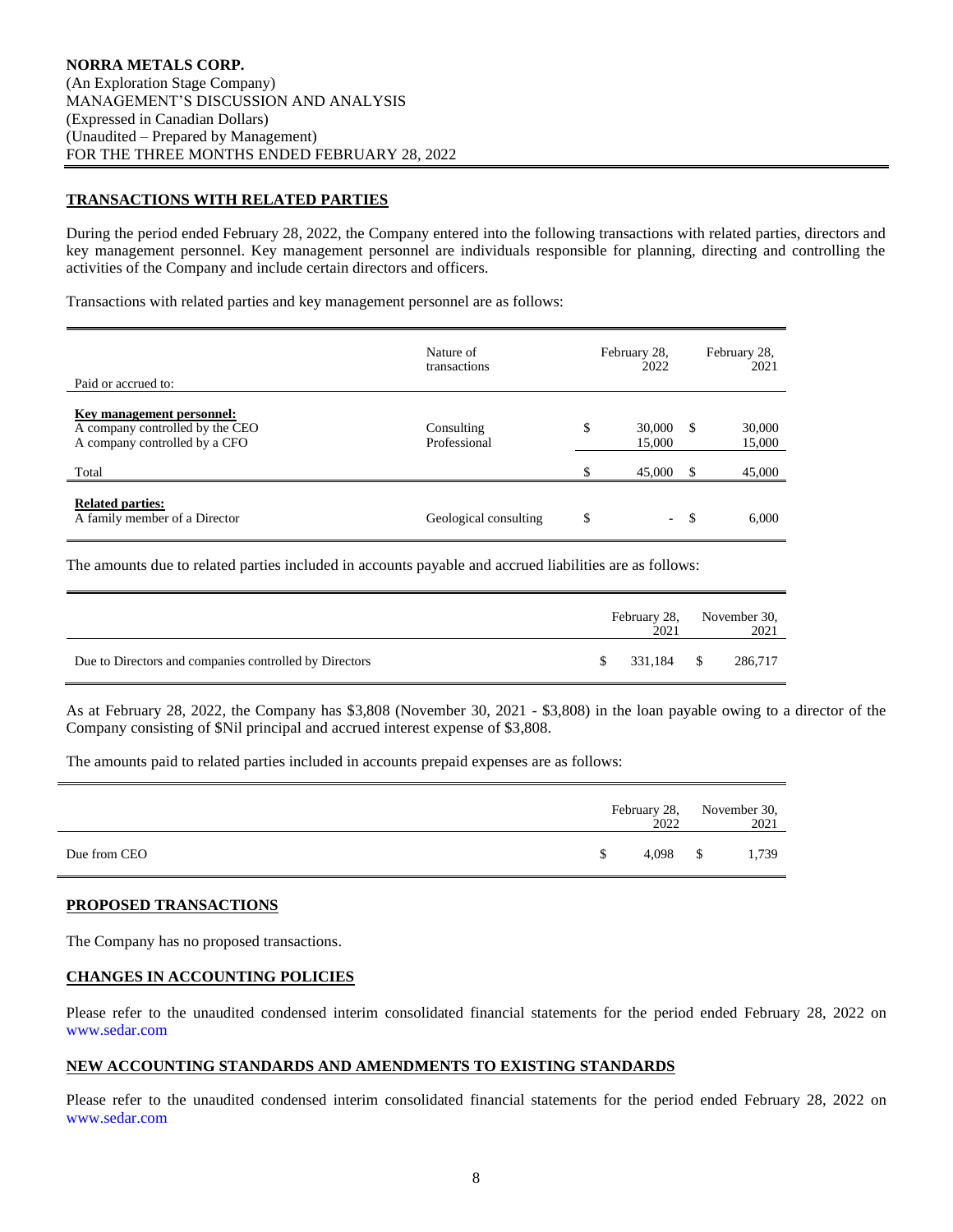# **FINANCIAL AND CAPITAL RISK MANAGEMENT**

Financial instruments measured at fair value are classified into one of three levels in the fair value hierarchy according to the relative reliability of the inputs used to estimate the fair values. The three levels of the fair value hierarchy are described below.

- Level 1 quoted prices (unadjusted) in active markets for identical assets or liabilities;
- Level 2 inputs other than quoted prices included in Level 1 that are observable for the asset or liability, either
	- directly (i.e., as prices) or indirectly (i.e., derived from prices); and
- Level 3 inputs for the asset or liability that are not based on observable market data (unobservable inputs).

#### **Fair value of financial instruments**

The Company has various financial instruments including cash, receivables, accounts payable and accrued liabilities and a loan payable. The carrying values of receivables and accounts payable and accrued liabilities approximate their fair values due to the short-term nature of these financial instruments.

Cash is varied at a level 1 fair value measured.

The Company's risk exposures and the impact on the Company's financial instruments are summarized below:

#### **Credit risk**

The Company is exposed to credit risk only with respect to uncertainties as to timing and amount of collectability of receivables. The Company believes its credit risk is low because a portion of receivables are comprised of goods and services tax (GST) and other government refunds, which is recoverable from the governing body in Canada. Management does not believe the receivables are impaired. The Company doesn't believe there is significant credit risk associated with cash as these amounts are held with major Canadian banks.

#### **Liquidity risk**

Liquidity risk is the risk that the Company will not be able to meet its financial obligations as they fall due. The Company's approach to managing liquidity risk is to ensure that it will have sufficient liquidity to meet liabilities when due. As at February 28,  $2022$ , the Company had a cash balance of \$211,858 (November 30, 2021 – \$27,580) to settle current liabilities of \$899,013 (November 30, 2021 – \$621,990). All of the Company's financial liabilities have contractual maturities of 30 days or due on demand and are subject to normal trade terms.

#### **Interest rate risk**

Interest rate risk is the risk that the future cash flows of a financial instrument will fluctuate because of changes in market interest rates. The risk that the Company will realize such a loss is limited as it does not have any significant interest-bearing financial instruments.

#### **Price risk**

Mineral prices, in particular gold and silver, are volatile, and have fluctuated sharply in recent periods. The prices are subject to market supply and demand, political and economic factors, and commodity speculation, all of which can interact with one another to cause significant price movement from day to day and hour to hour. These price movements can affect the Company's ability to operate and to raise financing through the sale of its common shares.

#### **Foreign currency risk**

As at February 28, 2022 and 2021, the Company is exposed to foreign currency risk as certain monetary financial instruments are denominated in Swedish, Norwegian and United States currencies. The Company's sensitivity analysis suggests that reasonably expected changes in the rates of exchange in Norway, and the United States would change foreign exchange gain or loss by an insignificant amount.